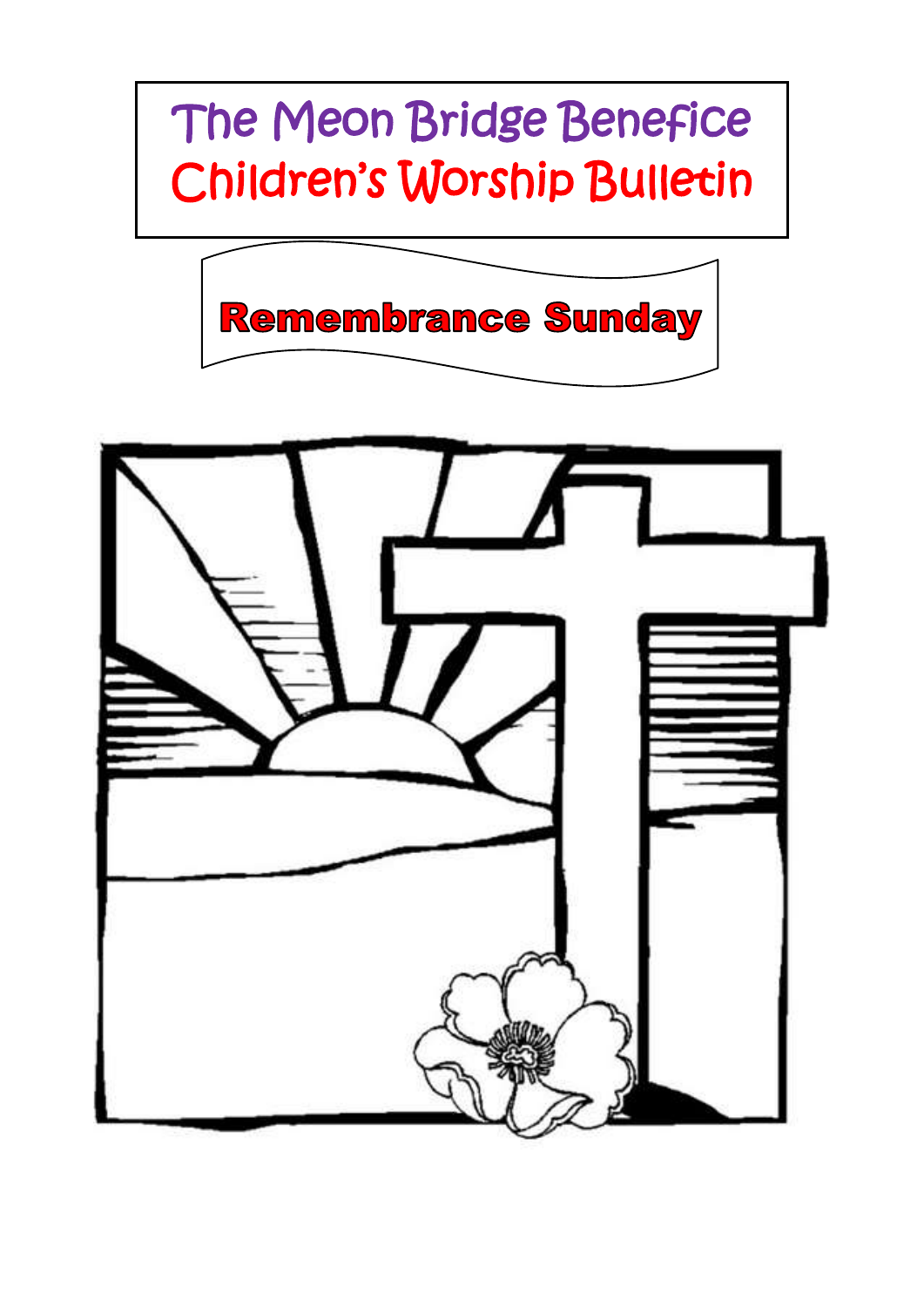## Word Search Puzzle

|                                                    | M              | Н                        | D                                                 | Е              | A              | F            | P                                                 | U            | B                                                                                                          | T                              | S                        | Е              | Κ            | L            | E                        |
|----------------------------------------------------|----------------|--------------------------|---------------------------------------------------|----------------|----------------|--------------|---------------------------------------------------|--------------|------------------------------------------------------------------------------------------------------------|--------------------------------|--------------------------|----------------|--------------|--------------|--------------------------|
|                                                    | Z              | $\overline{\phantom{a}}$ | Q                                                 | A              | L              | A            | $\mathsf{R}$                                      | Τ            | $\mathsf{M}% _{T}=\mathsf{M}_{T}\!\left( a,b\right) ,\ \mathsf{M}_{T}=\mathsf{M}_{T}\!\left( a,b\right) ,$ | Н                              | E                        | C              | D            | Y            | $\overline{\phantom{a}}$ |
|                                                    | W              | I                        | T                                                 | Z              | T              | $\mathsf{T}$ | Z                                                 | Е            | M                                                                                                          | Z                              | $\overline{\phantom{a}}$ | A              | L            | Q            | $\mathsf{C}$             |
|                                                    | S              | Е                        | O                                                 | $\mathsf{R}$   | Е              | Н            | T                                                 | R            | Е                                                                                                          | T                              | P                        | Е              | I            | Z            | M                        |
|                                                    | R              | ٧                        | $\overline{1}$                                    | $\overline{1}$ | M              | U            | E                                                 | A            | N                                                                                                          | D                              | M                        | P              | B            | $\circ$      | G                        |
|                                                    | Н              | O                        | N                                                 | $\circ$        | R              | B            | K                                                 | G            | В                                                                                                          | A                              | O                        | R              | Е            | Z            | J                        |
|                                                    | T              | O                        | O                                                 | Z              | M              | Y            | $\mathsf{N}$                                      | Z            | E                                                                                                          | A                              | M                        | M              | $\mathsf{R}$ | P            | н                        |
|                                                    | $\mathsf{R}$   | W                        | K                                                 | E              | P              | X            | $\times$                                          | K            | $\mathsf{C}$                                                                                               | M                              | $\mathsf{C}$             | Н              | $\mathsf T$  | P            | B                        |
|                                                    | X              | Н                        | M                                                 | P              | K              | $\mathsf{N}$ | D                                                 | F            | $\overline{1}$                                                                                             | E                              | W                        | M              | Y            | L            | $\mathsf{C}$             |
|                                                    | Q              | E                        | O                                                 | D              | X              | P            | $\mathsf T$                                       | X            | F                                                                                                          | P                              | Q                        | F              | T            | $\mathsf{R}$ | Y                        |
|                                                    | $\mathsf{R}$   | P                        | Z                                                 | Q              | R              | K            | R                                                 | M            | $\mathsf{I}$                                                                                               | $\overline{1}$                 | X                        | $\circ$        | R            | E            | P                        |
|                                                    | $\overline{1}$ | Y                        | Z                                                 | V              | E              | F            | $\mathsf{Z}$                                      | $\mathsf{l}$ | $\mathsf R$                                                                                                | $\mathsf{R}$                   | G                        | $\overline{1}$ | $\circ$      | Y            | V                        |
|                                                    | Z              | G                        | T                                                 | Z              | Y              | D            | $\sf R$                                           | Q            | $\mathsf{C}$                                                                                               | Z                              | K                        | Υ              | Q            | $\mathsf{R}$ | G                        |
|                                                    | S              | O                        | L                                                 | D              | $\overline{1}$ | E            | $\mathsf R$                                       | $\mathsf S$  | A                                                                                                          | E                              | Υ                        | K              | J            | T            | B                        |
|                                                    | I              | W                        | L                                                 | P              | B              | T            | T                                                 | D            | $\mathsf S$                                                                                                | M                              | Q                        | U              | Z            | G            | X                        |
| <b>BATTLE</b><br><b>PATRIOT</b><br><b>SOLDIERS</b> |                |                          | <b>FREEDOM</b><br><b>POPPY</b><br><b>REMEMBER</b> |                |                |              | <b>HEROES</b><br><b>PEACE</b><br><b>SACRIFICE</b> |              |                                                                                                            | <b>LIBERTY</b><br><b>PRICE</b> |                          |                |              |              |                          |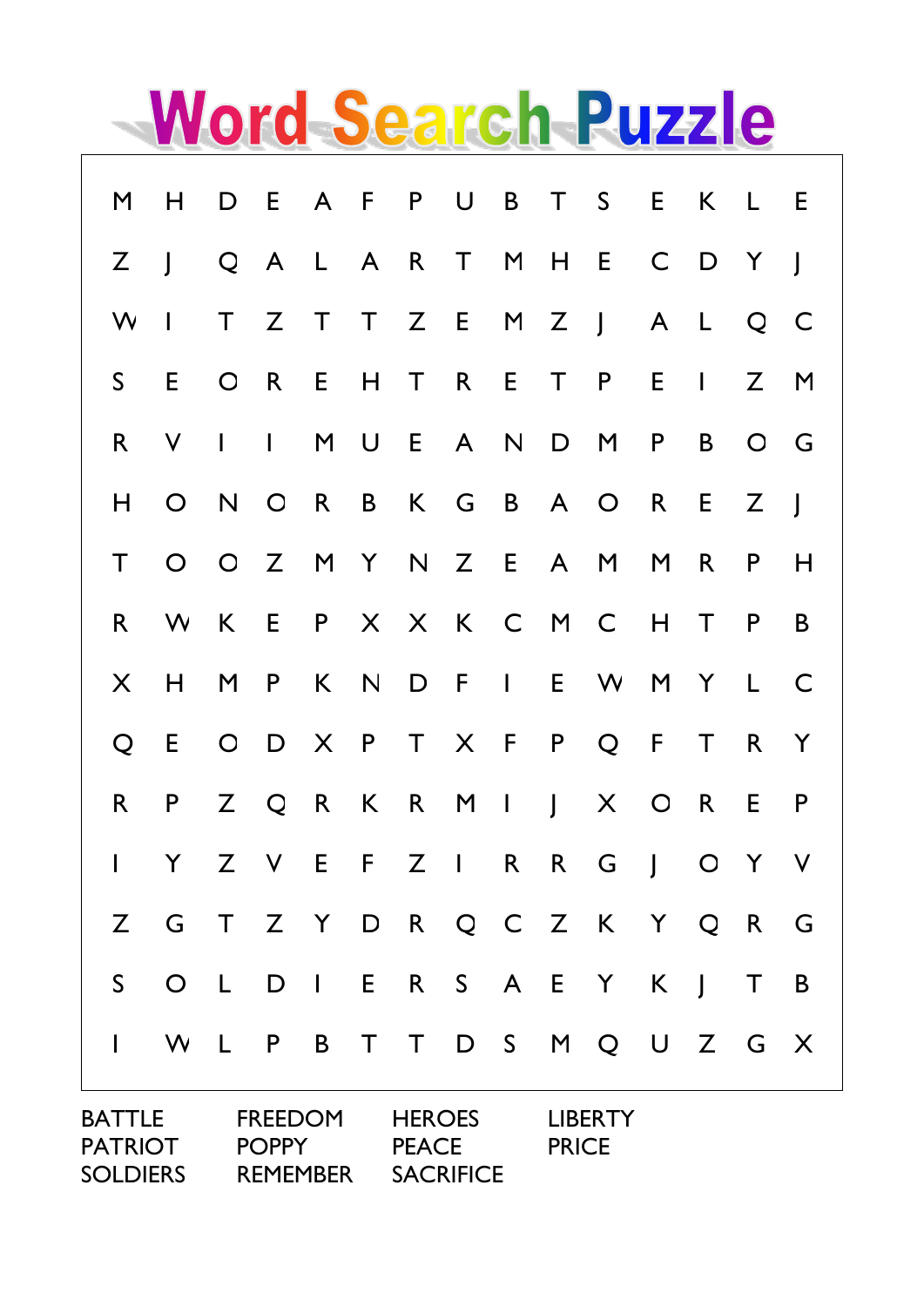

| peace | holiday | ero     | brave    | flag |  |
|-------|---------|---------|----------|------|--|
|       | parade  | soldier | remember | war  |  |

## **For the Fallen**

They shall grow not old as we that are left grow old: Age shall not weary them, nor the years condemn. At the going down of the sun and in the morning *We will remember them*.

Poem by Robert Laurence Binyon (1869-1943), published in The Times newspaper on 21st September 1914.